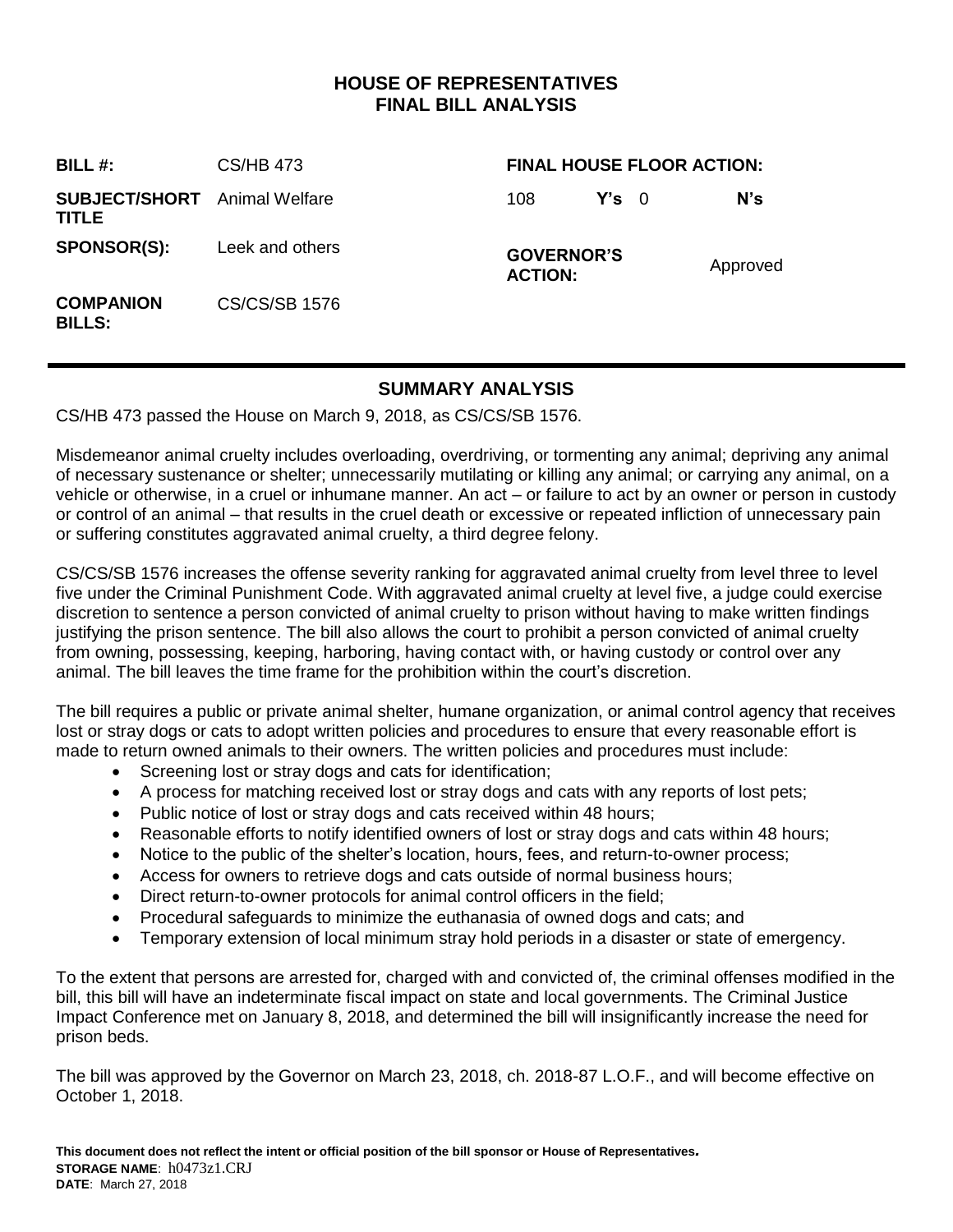# **I. SUBSTANTIVE INFORMATION**

### A. EFFECT OF CHANGES:

### **Background**

#### Animal Cruelty

Under Florida law, the following acts are considered animal cruelty:

- Overloading, overdriving, or tormenting any animal,
- Depriving any animal of necessary sustenance or shelter,
- Unnecessarily mutilating any animal,
- Killing any animal, or
- **Carrying any animal, on a vehicle or otherwise, in a cruel or inhumane manner.**<sup>1</sup>

Animal cruelty is a first degree misdemeanor, punishable by up to one year in the county jail and a \$1,000 fine. $^{2}$ 

A person commits aggravated animal cruelty, a third degree felony,<sup>3</sup> by intentionally committing an act to an animal – or failing to act if the person is the owner having custody and control of the animal – and such action or omission results in:

- The cruel death of the animal, or
- $\bullet$  The excessive or repeated infliction of unnecessary pain or suffering on an animal.<sup>4</sup>

Aggravated animal cruelty carries minimum mandatory sanctions of a \$2,500 fine and psychological testing or anger management for a first conviction,<sup>5</sup> and a \$5,000 fine and six months of incarceration for a second or subsequent conviction.<sup>6</sup> A person convicted a second or subsequent time of aggravated animal cruelty is ineligible for any form of early release, including gain time.<sup>7</sup>

Felony offenses subject to the Criminal Punishment Code<sup>8</sup> are listed in a single offense severity ranking chart, which uses 10 offense levels to rank felonies from least severe to most severe. Each felony offense is assigned to a level according to the severity of the offense, commensurate with the harm or potential for harm to the community that is caused by the offense, as determined by statute. Agaravated animal cruelty is level three on the offense severity ranking chart.<sup>9</sup>

#### Lost and Stray Animals

Following Hurricane Irma in September 2017, animal shelters throughout the state reached or surpassed capacity with the influx of lost and stray animals.<sup>10</sup> Outside the context of a disaster aftermath, Miami-Dade Animal Services recently euthanized a woman's runaway dog within hours of the dog's admission in a well-publicized case.<sup>11</sup> Some shelters have procedures designed to ensure

 $\overline{a}$ 1 S. 828.12(1), F.S.

 $^{2}$  SS. 775.082 and 775.083, F.S.

 $^3$  A third degree felony is punishable by up to five years imprisonment and a \$5,000 fine. SS. 775.082 and 775.083, F.S.

 $4$  S. 828.12(2), F.S.

 $5^5$  S. 828.12(2)(a), F.S.

 $6$  S. 828.12(2)(b), F.S.

 $^7$  Id.

<sup>&</sup>lt;sup>8</sup> All felony offenses, with the exception of capital felonies, committed on or after October 1, 1998 are subject to the Criminal Punishment Code.

 $\frac{9}{5}$  S. 921.0022, F.S.

<sup>10</sup> Jason Ruiter, *Animal shelters network to find homes for dogs and cats after Hurricane Irma*, Orlando Sentinel (Sept. 24, 2017), available at[: http://www.orlandosentinel.com/news/hurricane-irma-recovery/os-hurricane-irma-animal-shelters-influx-20170921](http://www.orlandosentinel.com/news/hurricane-irma-recovery/os-hurricane-irma-animal-shelters-influx-20170921-story.html) [story.html](http://www.orlandosentinel.com/news/hurricane-irma-recovery/os-hurricane-irma-animal-shelters-influx-20170921-story.html) (last viewed March 12, 2018).

<sup>11</sup> Jessica Lipscomb, *Miami-Dade Animal Services Euthanized Woman's Runaway Dog in the Middle of the Night*, Miami New Times (Dec. 27, 2017), available at[: http://www.miaminewtimes.com/news/miami-dade-animal-services-euthanized-womans-runaway-dog-in](http://www.miaminewtimes.com/news/miami-dade-animal-services-euthanized-womans-runaway-dog-in-the-middle-of-the-night-9931417)[the-middle-of-the-night-9931417](http://www.miaminewtimes.com/news/miami-dade-animal-services-euthanized-womans-runaway-dog-in-the-middle-of-the-night-9931417) (last viewed March 12, 2018).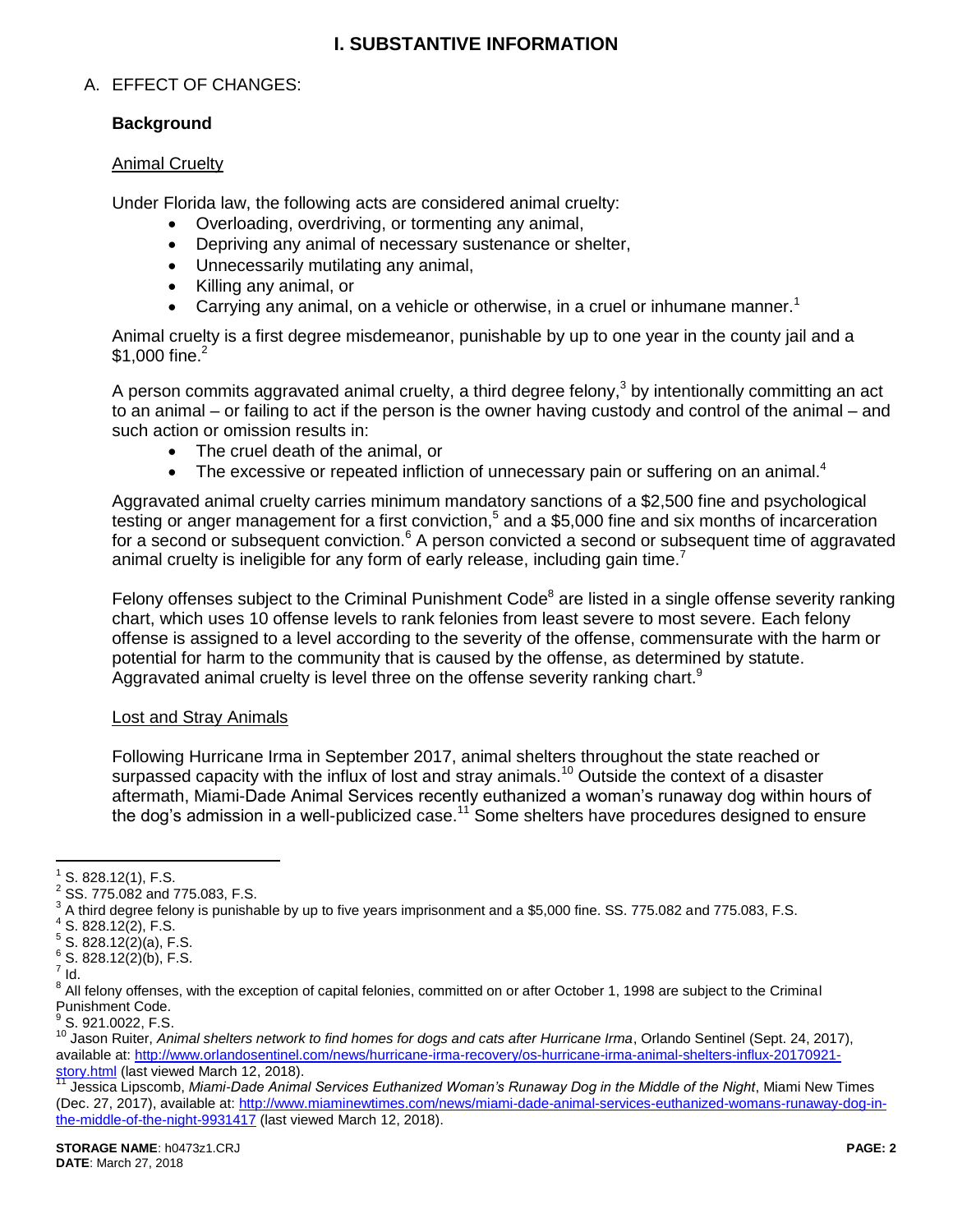lost pets are returned to their owners,<sup>12</sup> but no Florida law regulates animal shelter polices regarding efforts to return pets to their owners.

### **Effect of Proposed Changes**

CS/CS/1576 amends s. 828.12, F.S., permitting a court to prohibit a person convicted of animal cruelty from owning, possessing, keeping, harboring, having contact with, or having custody or control over any animal. The bill leaves the time frame for the prohibition within the court's discretion.

Under current law, a judge may prohibit a person on probation or community control from owning, possessing, keeping, harboring, having contact with, or having custody or control over any animal as a special condition of his or her supervision.<sup>13</sup> The bill broadens that authority to allow a judge to prohibit such action or activity independent of any supervision and for an unlimited amount of time. The court could enforce such a prohibition through indirect criminal contempt proceedings.<sup>14</sup>

The bill amends s. 921.0022(3), F.S., increasing the severity ranking for aggravated animal cruelty from level three to level five under the Criminal Punishment Code.<sup>15</sup> As with a level three offense, a person with no other open offenses or prior convictions who is convicted of one count of aggravated animal cruelty at level five would not score a minimum prison sentence under the sentencing guidelines. Unlike with a level three offense, however, the judge could exercise his or her discretion to sentence the individual to prison without having to make written findings that a nonstate prison sanction could present a danger to the public.<sup>16</sup> Additionally, since a level five offense scores more points under the sentencing guidelines, it is more likely that people with other open offenses or prior convictions would score a minimum prison sentencing under the sentencing guidelines.

The bill requires a public or private animal shelter, humane organization, or animal control agency operated by a humane organization or by a county, municipality, or other incorporated political subdivision that receives lost or stray dogs or cats to adopt written policies and procedures to ensure that every reasonable effort is made to return owned animals to their owners. The written policies and procedures must be made available to the public and include:

- Screening lost or stray dogs and cats for identification, including tags, licenses, implanted microchips, and tattoos;
- A process for matching received lost or stray dogs and cats with any reports of lost pets received by the shelter from owners;
- Public notice of lost or stray dogs and cats received, provided at the shelter or on the Internet, within 48 hours of the animal's admission;
- Reasonable efforts to notify identified owners of lost or stray dogs and cats within 48 hours of identification;
- Notice to the public of the shelter's location, hours, fees, and return-to-owner process through specified means;
- Access for owners to retrieve dogs and cats at least one weekend day per week and after 5:00 pm one weekday per week, but the entity is not required to increase its total operating hours;
- Direct return-to-owner protocols that allow animal control officers in the field to directly return lost or stray dogs and cats to their owners when the owners are identified;
- Procedural safeguards to minimize the euthanasia of owned dogs and cats; and
- Temporary extension of local minimum stray hold periods after a disaster is declared by the President of the United States or a state of emergency declared by the Governor.

 $\overline{a}$ 

<sup>12</sup> Wendi Lane, *House Bill wants to help lost pets in times of natural disasters*, ABC Action News WFTS Tampa Bay (Jan. 16, 2018), available at[: https://www.abcactionnews.com/news/region-citrus-hernando/house-bill-wants-to-help-lost-pets-in-times-of-natural](https://www.abcactionnews.com/news/region-citrus-hernando/house-bill-wants-to-help-lost-pets-in-times-of-natural-disasters)[disasters](https://www.abcactionnews.com/news/region-citrus-hernando/house-bill-wants-to-help-lost-pets-in-times-of-natural-disasters) (last viewed March 12, 2018).

 $5.948.03(2)$ , F.S.

<sup>14</sup> S. 828.23, F.S.; FLA. R. CRIM. P. 3.840.

<sup>15</sup> S. 921.0022, F.S.

 $16$  S. 775.082(10), F.S.